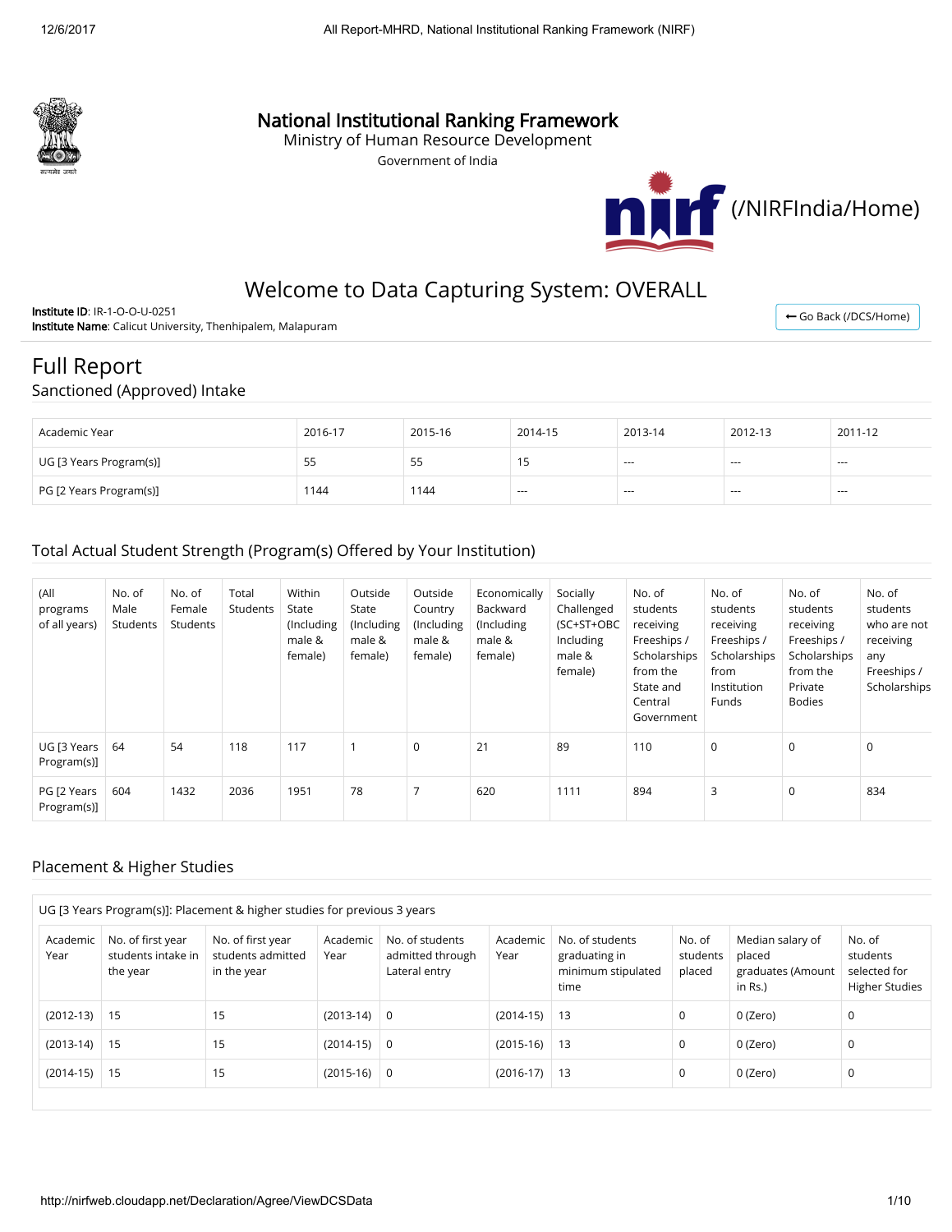| PG [2 Years Program(s)]: Placement & higher studies for previous 3 years |                                                     |                                                       |                  |                                                          |                              |                                                      |                                                   |  |
|--------------------------------------------------------------------------|-----------------------------------------------------|-------------------------------------------------------|------------------|----------------------------------------------------------|------------------------------|------------------------------------------------------|---------------------------------------------------|--|
| Academic<br>Year                                                         | No. of first year<br>students intake in the<br>year | No. of first year<br>students admitted in<br>the year | Academic<br>Year | No. of students graduating<br>in minimum stipulated time | No. of<br>students<br>placed | Median salary of placed<br>graduates (Amount in Rs.) | No. of students<br>selected for Higher<br>Studies |  |
| $(2013-14)$                                                              | 1082                                                | 1082                                                  | $(2014-15)$      | 843                                                      | $\Omega$                     | 0 (Zero)                                             | 805                                               |  |
| $(2014-15)$                                                              | 1118                                                | 1082                                                  | $(2015-16)$      | 973                                                      | 0                            | 0 (Zero)                                             | 920                                               |  |
| $(2015-16)$                                                              | 1144                                                | 1144                                                  | $(2016-17)$      | 1028                                                     | 0                            | 0 (Zero)                                             | 919                                               |  |
|                                                                          |                                                     |                                                       |                  |                                                          |                              |                                                      |                                                   |  |

#### Ph.D Student Details

| Ph.D (Student pursuing doctoral program till 2016-17; Students admitted in the academic year 2017-18 should no be entered here). |                       |     |         |         |  |  |  |
|----------------------------------------------------------------------------------------------------------------------------------|-----------------------|-----|---------|---------|--|--|--|
|                                                                                                                                  | <b>Total Students</b> |     |         |         |  |  |  |
| Full Time                                                                                                                        |                       | 608 |         |         |  |  |  |
| Part Time                                                                                                                        | 221                   |     |         |         |  |  |  |
|                                                                                                                                  |                       |     |         |         |  |  |  |
| No. of Ph.D students graduated (including Integrated Ph.D)                                                                       |                       |     |         |         |  |  |  |
|                                                                                                                                  | 2016-17               |     | 2015-16 | 2014-15 |  |  |  |
| Full Time                                                                                                                        | 54                    |     | 55      | 30      |  |  |  |
| Part Time                                                                                                                        | 30                    |     | 39      | 20      |  |  |  |

## Financial Resources: Utilised Amount for the Capital & Operational expenditure for previous 3 years

| Financial Year                                                                                       | 2016-17                                                                               | 2015-16                                                                             | 2014-15                                                                         |  |  |  |  |  |  |
|------------------------------------------------------------------------------------------------------|---------------------------------------------------------------------------------------|-------------------------------------------------------------------------------------|---------------------------------------------------------------------------------|--|--|--|--|--|--|
|                                                                                                      | Utilised Amount                                                                       | <b>Utilised Amount</b>                                                              | <b>Utilised Amount</b>                                                          |  |  |  |  |  |  |
| Annual Capital Expenditure on Academic Activities and Resources (excluding expenditure on buildings) |                                                                                       |                                                                                     |                                                                                 |  |  |  |  |  |  |
| Library                                                                                              | 5306486 (Fiftythree lakh six<br>thousand four hundred<br>eightysix)                   | 11257933 (One crore twelve lakh<br>fiftyseven thousand nine<br>hundred thirtythree) | 9502757 (Ninetyfive lakh two<br>thousand seven hundred<br>fiftyseven)           |  |  |  |  |  |  |
| New Equipment for Laboratories                                                                       | 22847664 (Two crore<br>twentyeight lakh fortyseven<br>thousand six hundred sixtyfour) | 5983962 (Fiftynine lakh<br>eightythree thousand nine<br>hundred sixtytwo)           | 12556190 (One crore twentyfive<br>lakh fiftysix thousand one<br>hundred ninety) |  |  |  |  |  |  |
| <b>Engineering Workshops</b>                                                                         | $0$ (zero)                                                                            | 0 (zero)                                                                            | $0$ (zero)                                                                      |  |  |  |  |  |  |
| Studios                                                                                              | 0 (zero)                                                                              | 0 (zero)                                                                            | 0 (zero)                                                                        |  |  |  |  |  |  |
| Other expenditure on creation of Capital Assets (excluding<br>expenditure on Land and Building)      | 0 (zero)                                                                              | 0 (zero)                                                                            | 0 (zero)                                                                        |  |  |  |  |  |  |
| Annual Operational Expenditure                                                                       |                                                                                       |                                                                                     |                                                                                 |  |  |  |  |  |  |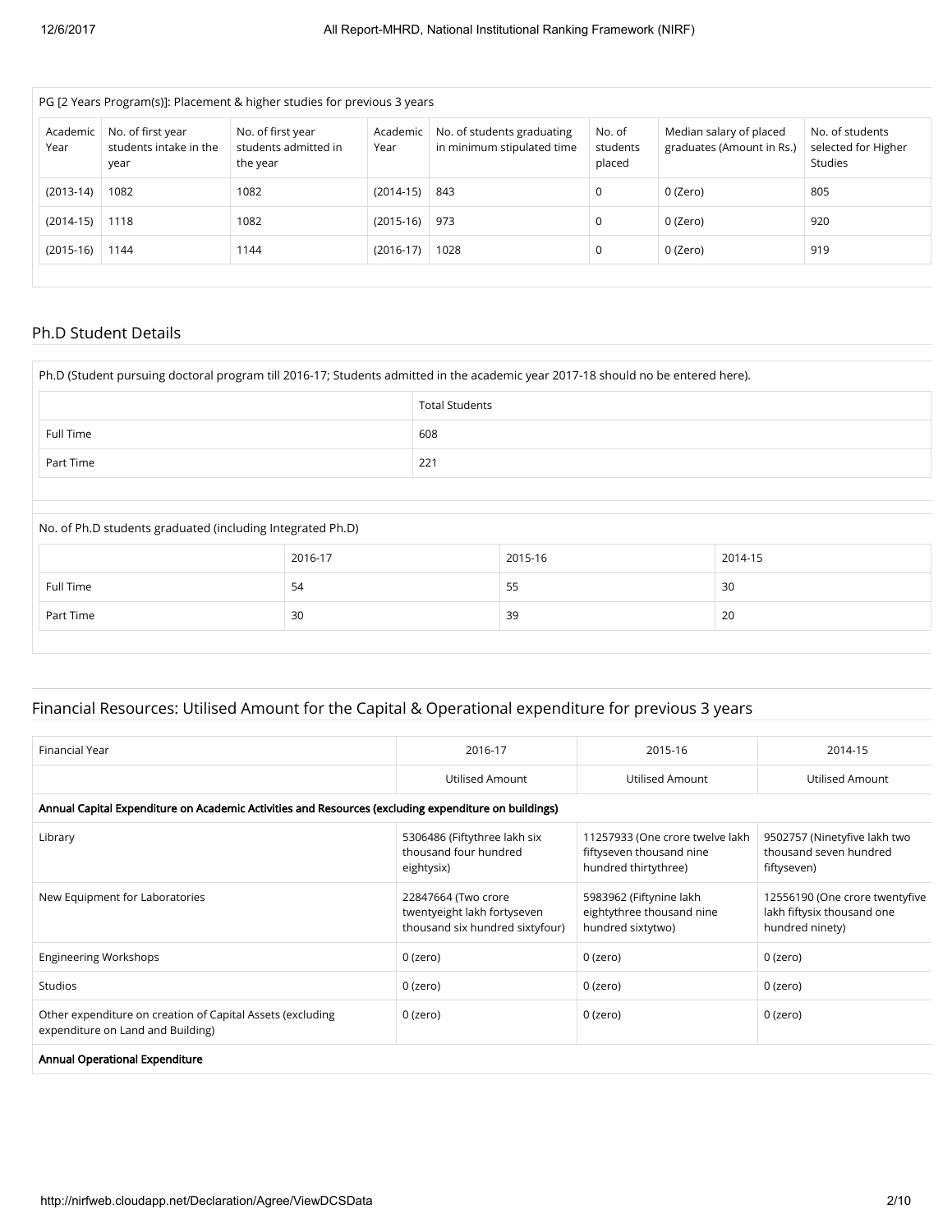| Financial Year                                                                                                                                      | 2016-17                                                                                                       | 2015-16                                                                                                    | 2014-15                                                                                                  |
|-----------------------------------------------------------------------------------------------------------------------------------------------------|---------------------------------------------------------------------------------------------------------------|------------------------------------------------------------------------------------------------------------|----------------------------------------------------------------------------------------------------------|
|                                                                                                                                                     | Utilised Amount                                                                                               | Utilised Amount                                                                                            | Utilised Amount                                                                                          |
| Salaries (Teaching and Non Teaching staff)                                                                                                          | 1245548849 (One hundred<br>twentyfour crore fiftyfive lakh<br>fortyeight thousand eight<br>hundred fortynine) | 1132317136 (One hundred<br>thirteen crore twentythree lakh<br>seventeen thousand one<br>hundred thirtysix) | 1078352535 (One hundred<br>seven crore eightythree lakh<br>fiftytwo thousand five hundred<br>thirtyfive) |
| Maintenance of Academic Infrastructure or consumables, other<br>running expenditures etc. (excluding maintenance of hostels and<br>allied services) | 381292302 (Thirtyeight crore<br>tweleve lakh ninetytwo<br>thousand three hundred two)                         | 346629366 (Thirtyfour crore<br>sixtysix lakh twentynine<br>thousand three hundred<br>sixtysix)             | 253291243 (Twentyfive crore<br>thirtytwo lakh ninetyone<br>thousand two hundred<br>fortythree)           |
| Seminars/Conferences/Workshops                                                                                                                      | 417112 (Four lakh seventeen<br>thousand one hundred twelve)                                                   | 450268 (Four lakh fifty thousand<br>two hundred sixtyeight)                                                | 945067 (Nine lakh fortyfive<br>thousand sixtyseven)                                                      |

#### Earning From Patents(IPR)

| Financial Year                          | 2016-17 | 2015-16 | 2014-15 |
|-----------------------------------------|---------|---------|---------|
| Earning From Patents (Amount in Rupees) | u       |         |         |
| Enter Amount in Words                   | zero    | zero    | zero    |

### Sponsored Research Details

| Financial Year                                     | 2016-17                                                                  | 2015-16                                                                   | 2014-15                                                                   |
|----------------------------------------------------|--------------------------------------------------------------------------|---------------------------------------------------------------------------|---------------------------------------------------------------------------|
| Total no. of Sponsored<br>Projects                 | 39                                                                       | 40                                                                        | 45                                                                        |
| Total no. of Funding<br>Agencies                   | 8                                                                        | 8                                                                         | 10                                                                        |
| <b>Total Amount Received</b><br>(Amount in Rupees) | 15117777                                                                 | 16874198                                                                  | 34648899                                                                  |
| Amount Received in Words                           | One crore fiftyone lakh seventeen thousand<br>seven hundred seventyseven | One crore sixtyeight lakh seventyfour<br>thousand one hundred ninetyeight | Three crore fortysix lakh fortyeight thousand<br>eight hundred ninetynine |

## Consultancy Project Details

| Financial Year                           | 2016-17                               | 2015-16 | 2014-15 |
|------------------------------------------|---------------------------------------|---------|---------|
| Total no. of Consultancy Projects        |                                       |         | u       |
| Total no. of Client Organizations        |                                       |         | - U     |
| Total Amount Received (Amount in Rupees) | 10350                                 |         | u       |
| Amount Received in Words                 | Ten thousand three hundred fifty only | Zero    | Zero    |

## Executive Development Programs (Minimum one year duration)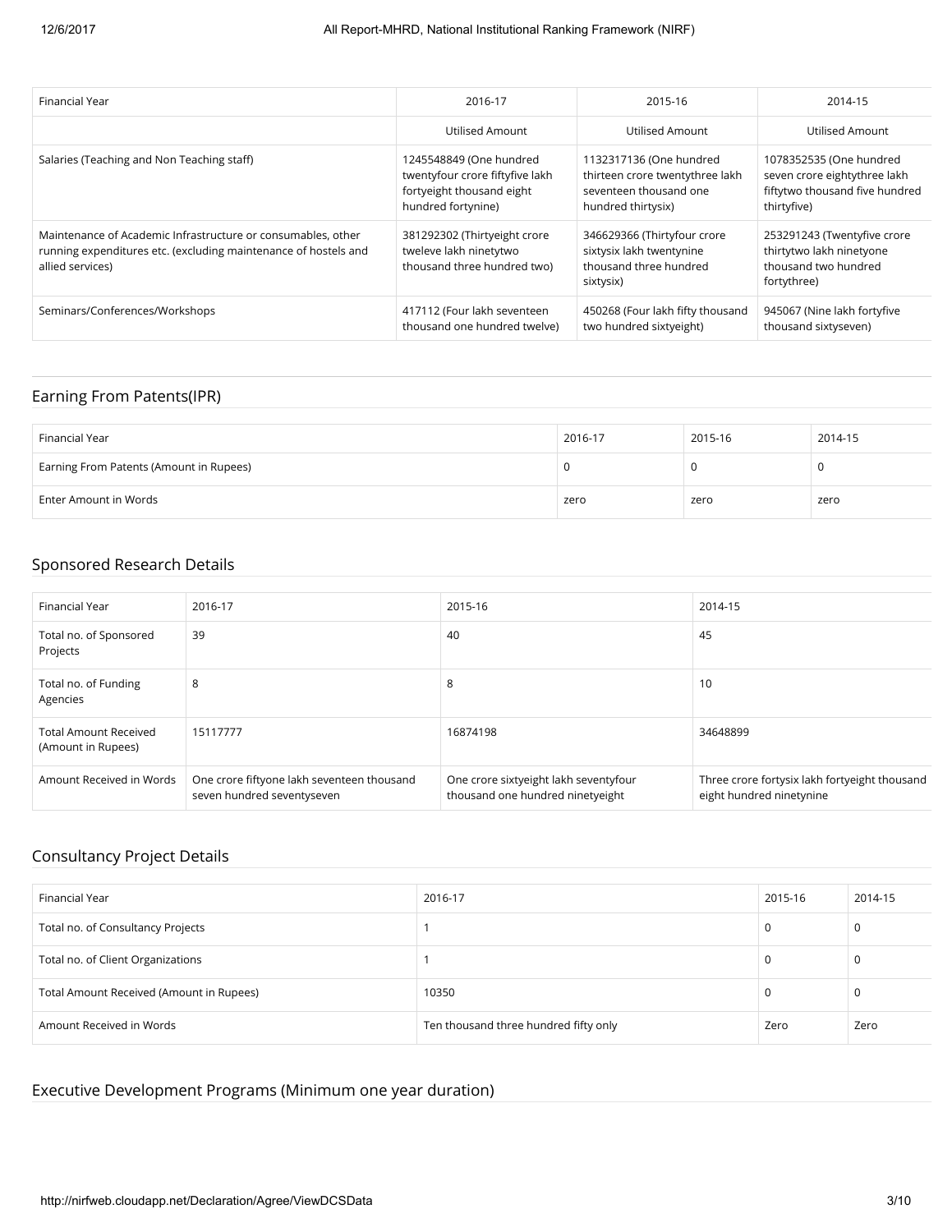| Financial Year                              | 2016-17 | 2015-16 | 2014-15 |
|---------------------------------------------|---------|---------|---------|
| Total no. of Executive Development Programs | 0       |         |         |
| Total no. of Participants                   | 0       |         |         |
| Total Annual Earnings (Amount in Rupees)    | 0       |         |         |
| <b>Total Annual Earnings in Words</b>       | Zero    | Zero    | Zero    |

## PCS Facilties: Facilities of physically challenged students

| . Do your institution buildings have Lifts/Ramps?                                                                                                         | Yes, in all the buildings        |
|-----------------------------------------------------------------------------------------------------------------------------------------------------------|----------------------------------|
| 2. Do your institution have provision for walking aids, includingwheelchairs and transportation from one building to another for handicapped<br>students? | Yes, in some of the<br>buildings |
| 3. Do your institution buildings have specially designed toilets for handicapped students?                                                                | Yes, in some of the<br>buildings |

## Faculty Details

| Srno           | Name              | Age | Designation            | Gender | Qualification | Experience<br>(In Months) | Is Associated<br>Last Year | Currently working<br>with institution? | Joining<br>Date     | Leaving<br>Date          | Association<br>type |
|----------------|-------------------|-----|------------------------|--------|---------------|---------------------------|----------------------------|----------------------------------------|---------------------|--------------------------|---------------------|
| $\mathbf{1}$   | E Sreekumaran     | 47  | Reader                 | Male   | Ph.D          | 168                       | Yes                        | Yes                                    | 27-09-<br>2004      | $\overline{\phantom{a}}$ | Regular             |
| 2              | K M Anil          | 47  | Associate<br>Professor | Male   | Ph.D          | 108                       | Yes                        | Yes                                    | 10-09-<br>2009      | $\sim$                   | Regular             |
| 3              | K MANIKANDAN      | 51  | Professor              | Male   | Ph.D          | 114                       | Yes                        | Yes                                    | $15-01-$<br>2009    | $\overline{\phantom{a}}$ | Regular             |
| 4              | LAJISH V L        | 42  | Assistant<br>Professor | Male   | Ph.D          | 92                        | Yes                        | Yes                                    | $17-01-$<br>2011    | $\scriptstyle\cdots$     | Regular             |
| 5              | Layana Aanand     | 33  | Assistant<br>Professor | Female | <b>NET</b>    | 77                        | Yes                        | Yes                                    | 08-06-<br>2012      | $\overline{a}$           | Regular             |
| 6              | R V M Divakaran   | 46  | Associate<br>Professor | Male   | Ph.D          | 144                       | Yes                        | Yes                                    | $04 - 01 -$<br>2006 | $\overline{\phantom{a}}$ | Regular             |
| $\overline{7}$ | V Prathiba        | 58  | Associate<br>Professor | Female | Ph.D          | 432                       | Yes                        | Yes                                    | $01 - 09 -$<br>2009 | $\sim$                   | Regular             |
| 8              | A M Vinodkumar    | 50  | Associate<br>Professor | Male   | Ph.D          | 252                       | Yes                        | Yes                                    | $27 - 01 -$<br>2009 | $\overline{\phantom{a}}$ | Regular             |
| 9              | A MUHAMMED MAHEEN | 52  | Professor              | Male   | Ph.D          | 351                       | Yes                        | Yes                                    | 03-06-<br>2009      | $\overline{a}$           | Regular             |
| 10             | Abdul Gafoor K    | 47  | Professor              | Female | Ph.D          | 264                       | Yes                        | Yes                                    | $05-06-$<br>2006    | $\sim$ $\sim$            | Regular             |
| 11             | Abdul Majeed E    | 43  | Assistant<br>Professor | Male   | Ph.D          | 135                       | Yes                        | Yes                                    | $01 - 08 -$<br>2007 | $\overline{a}$           | Regular             |
| 12             | Abraham Josesph   | 49  | Professor              | Male   | Ph.D          | 312                       | Yes                        | Yes                                    | $30-09-$<br>2005    | $\overline{\phantom{a}}$ | Regular             |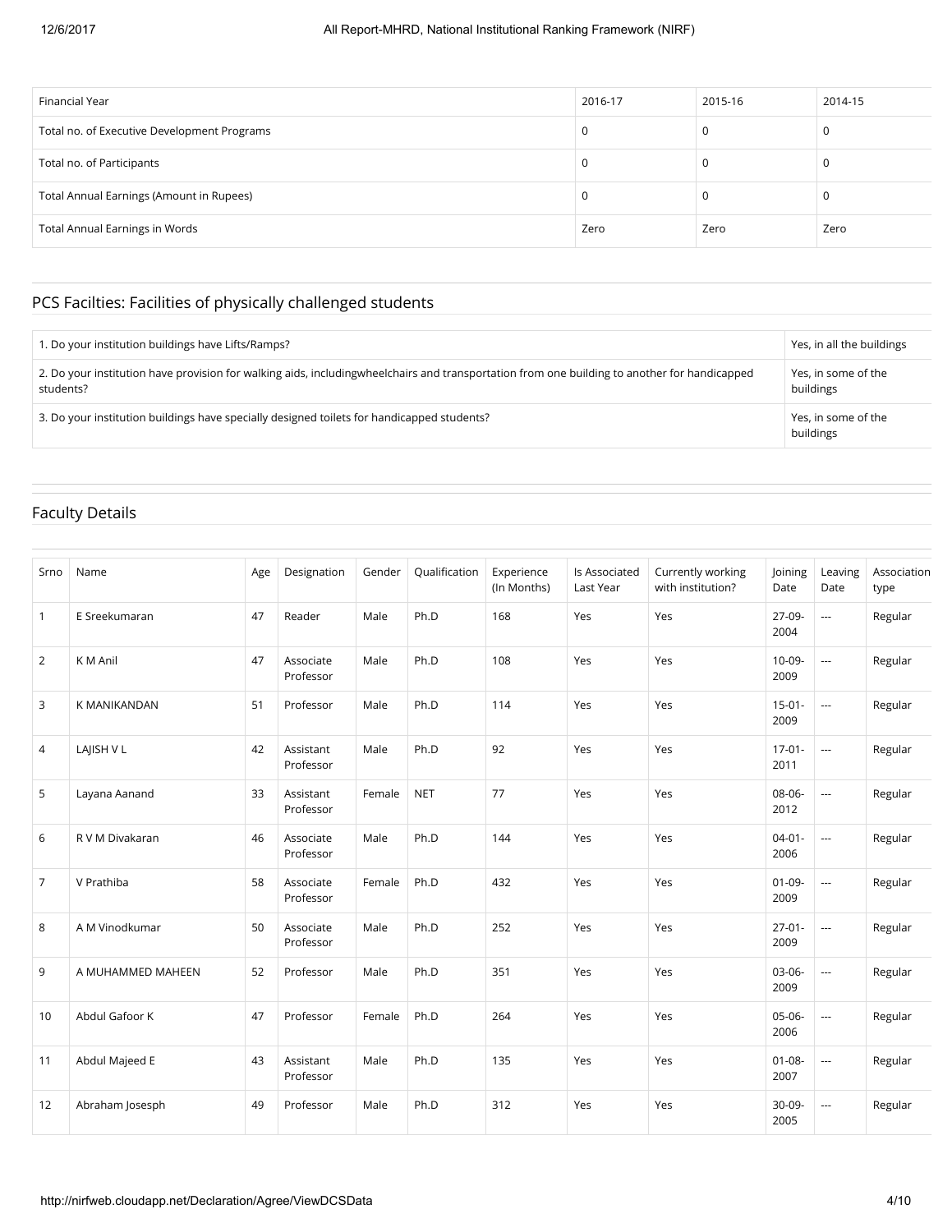| 13 | Anil Kumar V                 | 53 | Assistant<br>Professor | Male   | Ph.D  | 264 | Yes | Yes | $28 - 01 -$<br>2001 | $\ldots$                 | Regular |
|----|------------------------------|----|------------------------|--------|-------|-----|-----|-----|---------------------|--------------------------|---------|
| 14 | Antony Joseph                | 55 | Professor              | Male   | Ph.D  | 289 | Yes | Yes | $28 - 11 -$<br>1996 | $\ldots$                 | Regular |
| 15 | B Johnson                    | 55 | Professor              | Male   | Ph.D  | 396 | Yes | Yes | 13-07-<br>2009      | $\ldots$                 | Regular |
| 16 | B S Harikumaran Thampi       | 51 | Reader                 | Male   | Ph.D  | 252 | Yes | Yes | 03-09-<br>2010      | $\sim$                   | Regular |
| 17 | B Vijayachandran Pillai      | 57 | Professor              | Male   | Ph.D  | 408 | Yes | Yes | 17-05-<br>2005      | $\sim$                   | Regular |
| 18 | BABY SHARI P A               | 44 | Professor              | Female | Ph.D  | 240 | Yes | Yes | $09-11-$<br>2016    | $\ldots$                 | Regular |
| 19 | Baiju K Nath                 | 51 | Assistant<br>Professor | Male   | Ph.D  | 288 | Yes | Yes | $11 - 02 -$<br>2009 | $\overline{\phantom{a}}$ | Regular |
| 20 | <b>Bindhu CM</b>             | 47 | Professor              | Female | Ph.D  | 264 | Yes | Yes | $01 - 11 -$<br>2017 | $\ldots$                 | Regular |
| 21 | <b>Burton Cleetus</b>        | 42 | Assistant<br>Professor | Male   | Ph.D  | 84  | No  | No  | 03-03-<br>2009      | $09 - 01 -$<br>2013      | Regular |
| 22 | C JAYAN                      | 61 | Professor              | Male   | Ph.D  | 216 | Yes | No  | $28 - 11 -$<br>1998 | 25-06-<br>2016           | Regular |
| 23 | C CHANDRAN                   | 55 | Professor              | Male   | Ph.D  | 402 | Yes | Yes | 14-03-<br>1991      | $\overline{\phantom{a}}$ | Regular |
| 24 | C D Ravikumar                | 42 | Assistant<br>Professor | Male   | Ph.D  | 148 | Yes | Yes | 24-06-<br>2006      | $\scriptstyle\cdots$     | Regular |
| 25 | C K Jisha                    | 36 | Assistant<br>Professor | Female | Ph.D  | 72  | No  | Yes | 13-06-<br>2016      | $\ldots$                 | Regular |
| 26 | C Naseema                    | 52 | Professor              | Female | Ph.D  | 276 | Yes | Yes | $01-03-$<br>1995    | $\ldots$                 | Regular |
| 27 | CHITRA KUMARI<br>CHIDAMBARAN | 43 | Assistant<br>Professor | Female | Ph.D  | 152 | Yes | Yes | 07-04-<br>2006      | ---                      | Regular |
| 28 | D Bahulayan                  | 54 | Professor              | Male   | Ph.D  | 96  | Yes | No  | $01 - 11 -$<br>2007 | $07-12-$<br>2014         | Regular |
| 29 | Denoj Sebastian              | 41 | Assistant<br>Professor | Male   | Ph.D  | 192 | Yes | Yes | $18 - 12 -$<br>2008 | $\ldots$                 | Regular |
| 30 | Dr K K Elyas                 | 51 | Professor              | Male   | Ph.D  | 248 | Yes | Yes | $14-07-$<br>1998    | $\cdots$                 | Regular |
| 31 | E K Satheesh                 | 48 | Professor              | Male   | Ph.D  | 264 | Yes | Yes | 12-08-<br>2008      | ---                      | Regular |
| 32 | <b>Emmanuel Simon</b>        | 37 | Assistant<br>Professor | Male   | M.Sc. | 108 | Yes | Yes | 16-09-<br>2009      | $\ldots$                 | Regular |
| 33 | Fathimathu Zuhara K          | 60 | Professor              | Female | Ph.D  | 372 | Yes | Yes | $09-11-$<br>1989    | $\ldots$                 | Regular |
| 34 | Fatima Jeem M                | 47 | Associate<br>Professor | Female | Ph.D  | 274 | Yes | Yes | $09-11-$<br>1998    | $\ldots$                 | Regular |
| 35 | Gayathri Devi D              | 38 | Assistant<br>Professor | Female | Ph.D  | 72  | Yes | Yes | 28-03-<br>2012      | $\ldots$                 | Regular |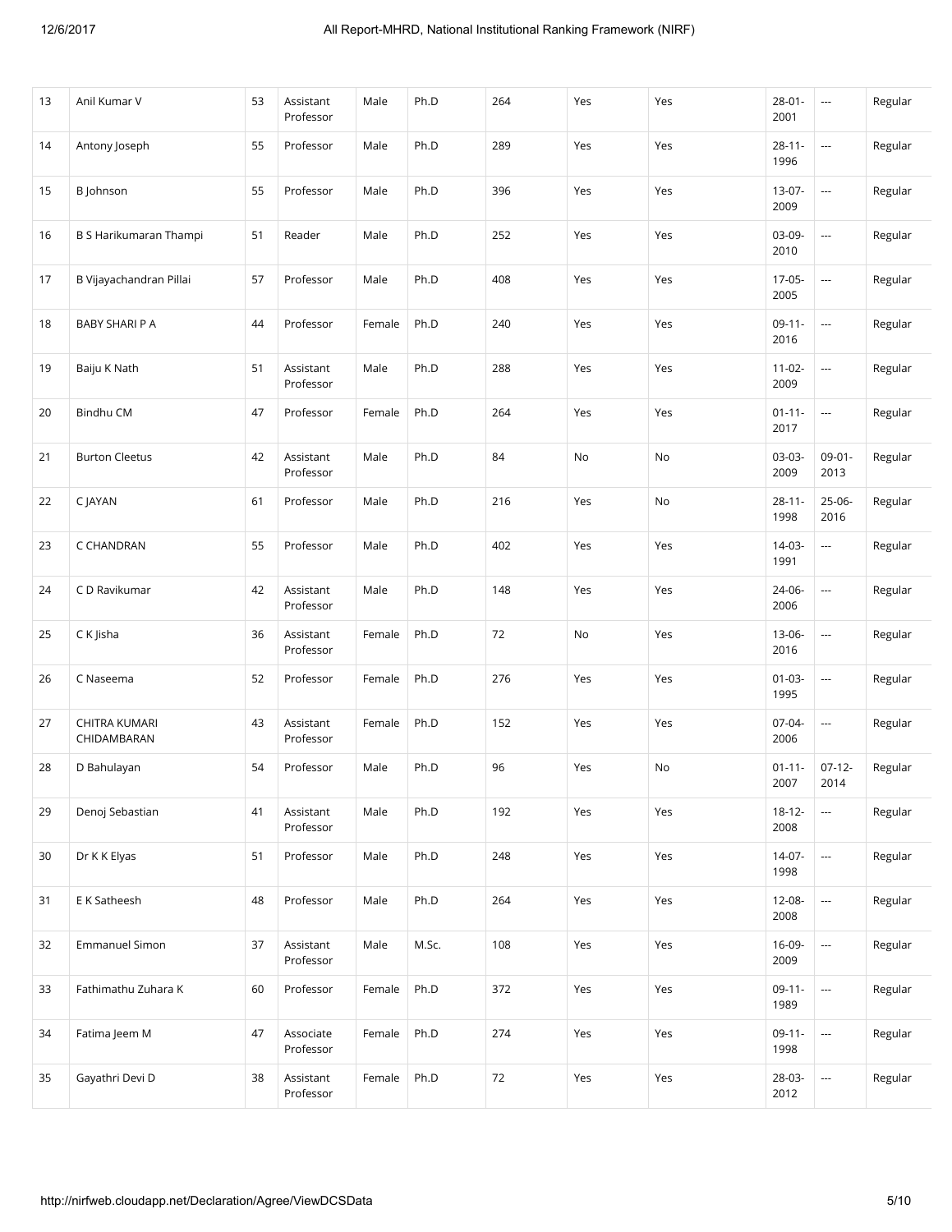| 36 | George Varghese               | 59 | Professor              | Male   | Ph.D       | 404 | Yes | No  | $18 - 12 -$<br>2012 | $31 - 07 -$<br>2013      | Regular |
|----|-------------------------------|----|------------------------|--------|------------|-----|-----|-----|---------------------|--------------------------|---------|
| 37 | Gopinathan C                  | 47 | Associate<br>Professor | Male   | M.Tech     | 264 | Yes | Yes | $01 - 11 -$<br>1996 | $\ldots$                 | Regular |
| 38 | Hameed A                      | 45 | Assistant<br>Professor | Male   | Ph.D       | 151 | Yes | Yes | $19-11-$<br>2010    | $\scriptstyle\cdots$     | Regular |
| 39 | Harila C C                    | 46 | Assistant<br>Professor | Male   | Ph.D       | 120 | Yes | Yes | 18-03-<br>2009      | $\scriptstyle\cdots$     | Regular |
| 40 | Janaky Sreedharan             | 51 | Associate<br>Professor | Female | Ph.D       | 256 | Yes | Yes | $21 - 06 -$<br>2002 | $\ldots$                 | Regular |
| 41 | Jayasree K                    | 61 | Reader                 | Female | Ph.D       | 381 | No  | No  | 08-02-<br>1984      | $28 - 11 -$<br>2015      | Regular |
| 42 | John E Thoppil                | 52 | Professor              | Male   | Ph.D       | 256 | Yes | Yes | 09-03-<br>1995      | $\overline{\phantom{a}}$ | Regular |
| 43 | lose T Puthur                 | 45 | Reader                 | Male   | Ph.D       | 168 | Yes | Yes | $11 - 03 -$<br>2009 | $\scriptstyle\cdots$     | Regular |
| 44 | Joseph KX                     | 59 | Professor              | Male   | Ph.D       | 432 | Yes | Yes | 08-07-<br>1998      | $\ldots$                 | Regular |
| 45 | K A MANJULA                   | 43 | Assistant<br>Professor | Female | <b>NET</b> | 89  | Yes | Yes | $02 - 04 -$<br>2011 | $\ldots$                 | Regular |
| 46 | K Gopinathan                  | 60 | Professor              | Male   | Ph.D       | 384 | Yes | Yes | 19-09-<br>1998      | $\scriptstyle\cdots$     | Regular |
| 47 | K JAYAKUMAR                   | 52 | Professor              | Male   | Ph.D       | 265 | Yes | Yes | 19-09-<br>1996      | $\scriptstyle\cdots$     | Regular |
| 48 | K K Abdul Majeed              | 42 | Assistant<br>Professor | Male   | Ph.D       | 180 | Yes | Yes | $15 - 12 -$<br>2008 | $\ldots$                 | Regular |
| 49 | K K Geethakumary              | 50 | Professor              | Female | Ph.D       | 288 | Yes | Yes | 13-04-<br>2004      | $\ldots$                 | Regular |
| 50 | K M Sherrif                   | 54 | Associate<br>Professor | Male   | Ph.D       | 172 | Yes | Yes | $01 - 06 -$<br>2009 | $\hspace{0.05cm} \cdots$ | Regular |
| 51 | K Muraleedharan               | 55 | Professor              | Male   | Ph.D       | 274 | Yes | Yes | 29-09-<br>2005      | $\ldots$                 | Regular |
| 52 | K P Meera                     | 54 | Professor              | Female | Ph.D       | 319 | Yes | Yes | $20 - 04 -$<br>2006 | $\sim$                   | Regular |
| 53 | K P Muraleedharan             | 60 | Professor              | Male   | Ph.D       | 444 | Yes | Yes | 03-08-<br>1981      | $\ldots$                 | Regular |
| 54 | K S MADHAVAN                  | 49 | Assistant<br>Professor | Male   | Ph.D       | 174 | Yes | Yes | 12-04-<br>2004      | $\sim$                   | Regular |
| 55 | KT Aboobacker Sidheeque       | 58 | Reader                 | Male   | Ph.D       | 420 | Yes | Yes | 05-06-<br>1989      | $\ldots$                 | Regular |
| 56 | K V Ramachandran              | 56 | Associate<br>Professor | Male   | Ph.D       | 312 | Yes | Yes | 08-06-<br>2011      | $\ldots$                 | Regular |
| 57 | KANNAN VADAKKADATH<br>MEETHAL | 53 | Professor              | Male   | Ph.D       | 281 | Yes | Yes | 07-04-<br>2006      | $\sim$                   | Regular |
| 58 | Karnamaharajan                | 46 | Assistant<br>Professor | Male   | Ph.D       | 103 | No  | No  | 04-08-<br>2005      | $25-04-$<br>2013         | Regular |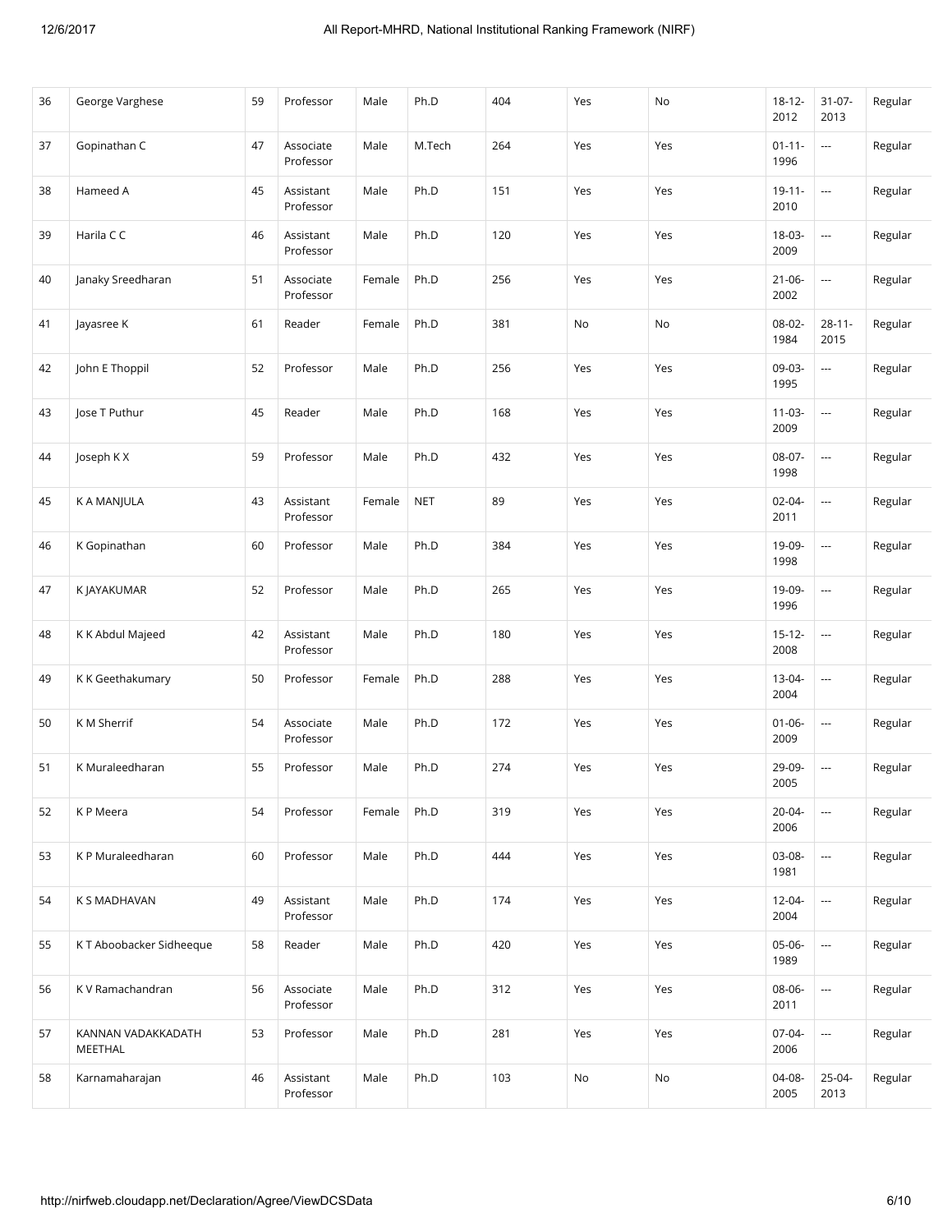| 59 | L Thomaskutty                            | 52 | Professor              | Male   | Ph.D       | 240 | Yes | Yes | 26-09-<br>1998      | $\scriptstyle\cdots$     | Regular |
|----|------------------------------------------|----|------------------------|--------|------------|-----|-----|-----|---------------------|--------------------------|---------|
| 60 | Libu K Alexander                         | 40 | Assistant<br>Professor | Male   | Ph.D       | 91  | Yes | Yes | 28-03-<br>2012      | ---                      | Regular |
| 61 | M B Manoj                                | 45 | Associate<br>Professor | Male   | Ph.D       | 120 | Yes | Yes | 27-02-<br>2012      | $\overline{\phantom{a}}$ | Regular |
| 62 | M A Joseph                               | 56 | Professor              | Male   | Ph.D       | 276 | Yes | Yes | 05-06-<br>1985      | $\overline{\phantom{a}}$ | Regular |
| 63 | M P MUJEEBU REHIMAN                      | 44 | Assistant<br>Professor | Male   | Ph.D       | 210 | Yes | Yes | $03-12-$<br>2009    | $\overline{\phantom{a}}$ | Regular |
| 64 | M T Ramesan                              | 48 | Assistant<br>Professor | Male   | Ph.D       | 156 | Yes | Yes | $01 - 10 -$<br>2005 | $\scriptstyle\cdots$     | Regular |
| 65 | M V Narayanan                            | 55 | Professor              | Male   | Ph.D       | 384 | Yes | Yes | 04-07-<br>1995      | $\cdots$                 | Regular |
| 66 | Mani K P                                 | 60 | Professor              | Male   | Ph.D       | 444 | Yes | Yes | 20-08-<br>1991      | $\cdots$                 | Regular |
| 67 | Manimohan P                              | 57 | Professor              | Male   | Ph.D       | 324 | Yes | Yes | 05-06-<br>1990      | $\scriptstyle\cdots$     | Regular |
| 68 | MANISH KUMAR P R                         | 57 | Associate<br>Professor | Male   | Ph.D       | 287 | Yes | Yes | $21 - 11 -$<br>1994 | $\scriptstyle\cdots$     | Regular |
| 69 | MANOGEM<br>EKARNAPARAMBATH<br>MANOHARLAL | 44 | Assistant<br>Professor | Female | Ph.D       | 152 | Yes | Yes | 05-04-<br>2006      | $\overline{\phantom{a}}$ | Regular |
| 70 | Manoharan M                              | 54 | Professor              | Male   | Ph.D       | 333 | No  | Yes | $26 - 12 -$<br>1990 | $\scriptstyle\cdots$     | Regular |
| 71 | Manoj K P                                | 49 | Assistant<br>Professor | Male   | Ph.D       | 289 | Yes | Yes | $11 - 08 -$<br>2000 | $\hspace{0.05cm} \ldots$ | Regular |
| 72 | Margret V G                              | 55 | Associate<br>Professor | Female | Ph.D       | 373 | Yes | Yes | 13-02-<br>2009      | $\scriptstyle\cdots$     | Regular |
| 73 | Mini Sukumar                             | 52 | Assistant<br>Professor | Female | <b>NET</b> | 204 | Yes | Yes | $30-09-$<br>2005    | $\overline{\phantom{a}}$ | Regular |
| 74 | Mohamed Abdul Kader N A                  | 52 | Professor              | Male   | Ph.D       | 209 | No  | No  | $16 - 12 -$<br>1998 | 06-06-<br>2015           | Regular |
| 75 | Mohamed Musthafa M                       | 50 | Associate<br>Professor | Male   | Ph.D       | 264 | Yes | Yes | 06-03-<br>1999      | $\scriptstyle\cdots$     | Regular |
| 76 | Mohamed Shahin T H                       | 46 | Assistant<br>Professor | Male   | Ph.D       | 108 | Yes | Yes | 05-04-<br>2006      | $\overline{\phantom{a}}$ | Regular |
| 77 | Mohammed Haneefa                         | 44 | Assistant<br>Professor | Male   | Ph.D       | 167 | Yes | Yes | 09-02-<br>2009      |                          | Regular |
| 78 | <b>MOHAN P</b>                           | 58 | Professor              | Male   | Ph.D       | 408 | Yes | Yes | $14 - 01 -$<br>1991 | ---                      | Regular |
| 79 | Mohanan KV                               | 59 | Professor              | Male   | Ph.D       | 442 | Yes | Yes | $16 - 12 -$<br>1998 | $\overline{\phantom{a}}$ | Regular |
| 80 | Moideenkutty A B                         | 53 | Associate<br>Professor | Male   | Ph.D       | 239 | Yes | Yes | $16 - 12 -$<br>2008 | $\scriptstyle\cdots$     | Regular |
| 81 | Moly Kuruvilla                           | 55 | Professor              | Female | Ph.D       | 240 | Yes | Yes | $01 - 10 -$<br>2005 | $\overline{\phantom{a}}$ | Regular |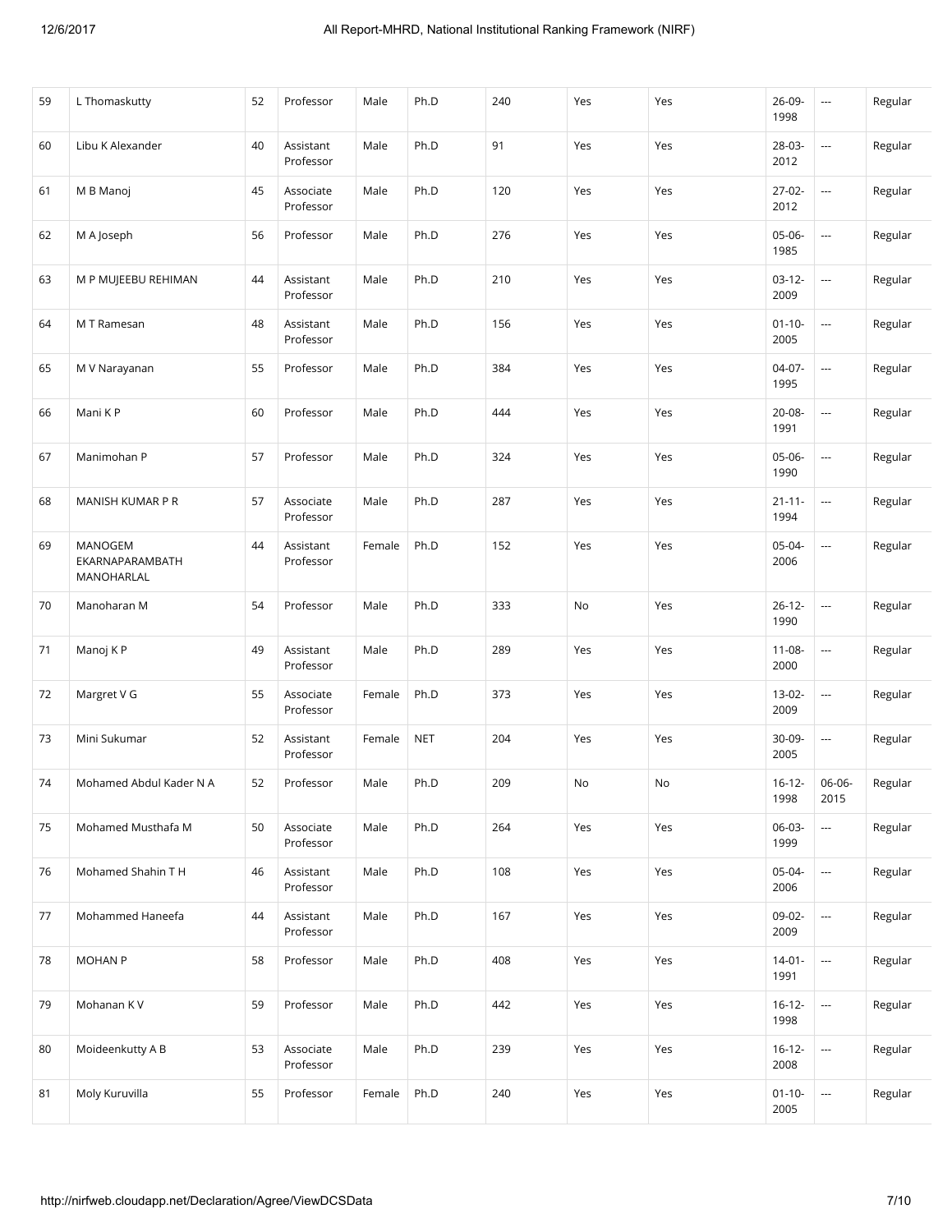| 82  | N K Sundareswaran          | 53 | Associate<br>Professor | Male   | Ph.D    | 312 | Yes | Yes | $24 - 01 -$<br>2008 | $\overline{\phantom{a}}$ | Regular |
|-----|----------------------------|----|------------------------|--------|---------|-----|-----|-----|---------------------|--------------------------|---------|
| 83  | N RAJU                     | 59 | Professor              | Male   | Ph.D    | 429 | Yes | Yes | $22 - 05 -$<br>1985 | ---                      | Regular |
| 84  | N K Renuka                 | 44 | Assistant<br>Professor | Female | Ph.D    | 174 | Yes | Yes | 19-05-<br>2004      | $\overline{\phantom{a}}$ | Regular |
| 85  | Najumul Shahi A            | 46 | Assistant<br>Professor | Female | M. Phil | 61  | Yes | Yes | $19 - 11 -$<br>2004 | ---                      | Regular |
| 86  | NASSER MANANKADIYAN        | 54 | Professor              | Male   | Ph.D    | 223 | Yes | Yes | $20 - 01 -$<br>1999 | ---                      | Regular |
| 87  | Nelliyullathil Muhammadali | 47 | Assistant<br>Professor | Male   | Ph.D    | 155 | Yes | Yes | $05-01-$<br>2005    | $\overline{\phantom{a}}$ | Regular |
| 88  | P A Subha                  | 53 | Reader                 | Female | Ph.D    | 276 | Yes | No  | 28-03-<br>2012      | 08-07-<br>2014           | Regular |
| 89  | P J HERMAN                 | 44 | Assistant<br>Professor | Male   | Ph.D    | 111 | Yes | Yes | 10-09-<br>2009      | $\overline{\phantom{a}}$ | Regular |
| 90  | P K Aruna                  | 57 | Professor              | Female | Ph.D    | 283 | Yes | Yes | $11-03-$<br>1995    | $\overline{\phantom{a}}$ | Regular |
| 91  | P Narayanan Namboodiri     | 61 | Professor              | Male   | Ph.D    | 372 | Yes | No  | $09-11-$<br>1984    | $30 - 11 -$<br>2015      | Regular |
| 92  | P P Pradyumnan             | 46 | Professor              | Male   | Ph.D    | 264 | Yes | Yes | 23-08-<br>1996      | $\overline{\phantom{a}}$ | Regular |
| 93  | P Rameshan                 | 63 | Professor              | Male   | Ph.D    | 408 | Yes | No  | $15 - 11 -$<br>1979 | $09-10-$<br>2013         | Regular |
| 94  | P Raveendran               | 50 | Professor              | Male   | Ph.D    | 156 | Yes | Yes | $30 - 12 -$<br>2005 | $\overline{\phantom{a}}$ | Regular |
| 95  | P SIVADASAN                | 46 | Professor              | Male   | Ph.D    | 277 | Yes | Yes | 03-06-<br>2009      | $\scriptstyle\cdots$     | Regular |
| 96  | P Somanadhan               | 52 | Associate<br>Professor | Male   | Ph.D    | 228 | Yes | Yes | $11 - 02 -$<br>1999 | $\overline{\phantom{a}}$ | Regular |
| 97  | P Usha                     | 58 | Professor              | Female | Ph.D    | 276 | Yes | Yes | $10-03-$<br>1995    | $\overline{\phantom{a}}$ | Regular |
| 98  | Pavithran Thavara          | 63 | Professor              | Male   | Ph.D    | 168 | No  | No  | 18-03-<br>2009      | $14 - 12 -$<br>2013      | Regular |
| 99  | Pradeep A K                | 53 | Assistant<br>Professor | Male   | Ph.D    | 60  | Yes | Yes | 05-09-<br>2012      | $\cdots$                 | Regular |
| 100 | Pradeepan Periyat          | 44 | Assistant<br>Professor | Male   | Ph.D    | 60  | Yes | No  | 04-06-<br>2012      | 08-07-<br>2016           | Regular |
| 101 | Pramod Kovvaprath          | 44 | Professor              | Male   | Ph.D    | 267 | Yes | Yes | $18 - 01 -$<br>2006 | $\overline{\phantom{a}}$ | Regular |
| 102 | Praseetha P                | 40 | Lecturer               | Female | Ph.D    | 94  | Yes | Yes | $16 - 11 -$<br>2010 |                          | Regular |
| 103 | Preethi Kuttipulackal      | 44 | Assistant<br>Professor | Female | Ph.D    | 240 | Yes | Yes | $12 - 10 -$<br>1998 | $\scriptstyle\cdots$     | Regular |
| 104 | PUSHPALATHA EDAMANA        | 50 | Assistant<br>Professor | Female | Ph.D    | 152 | Yes | Yes | $04-05-$<br>2006    | $\scriptstyle\cdots$     | Regular |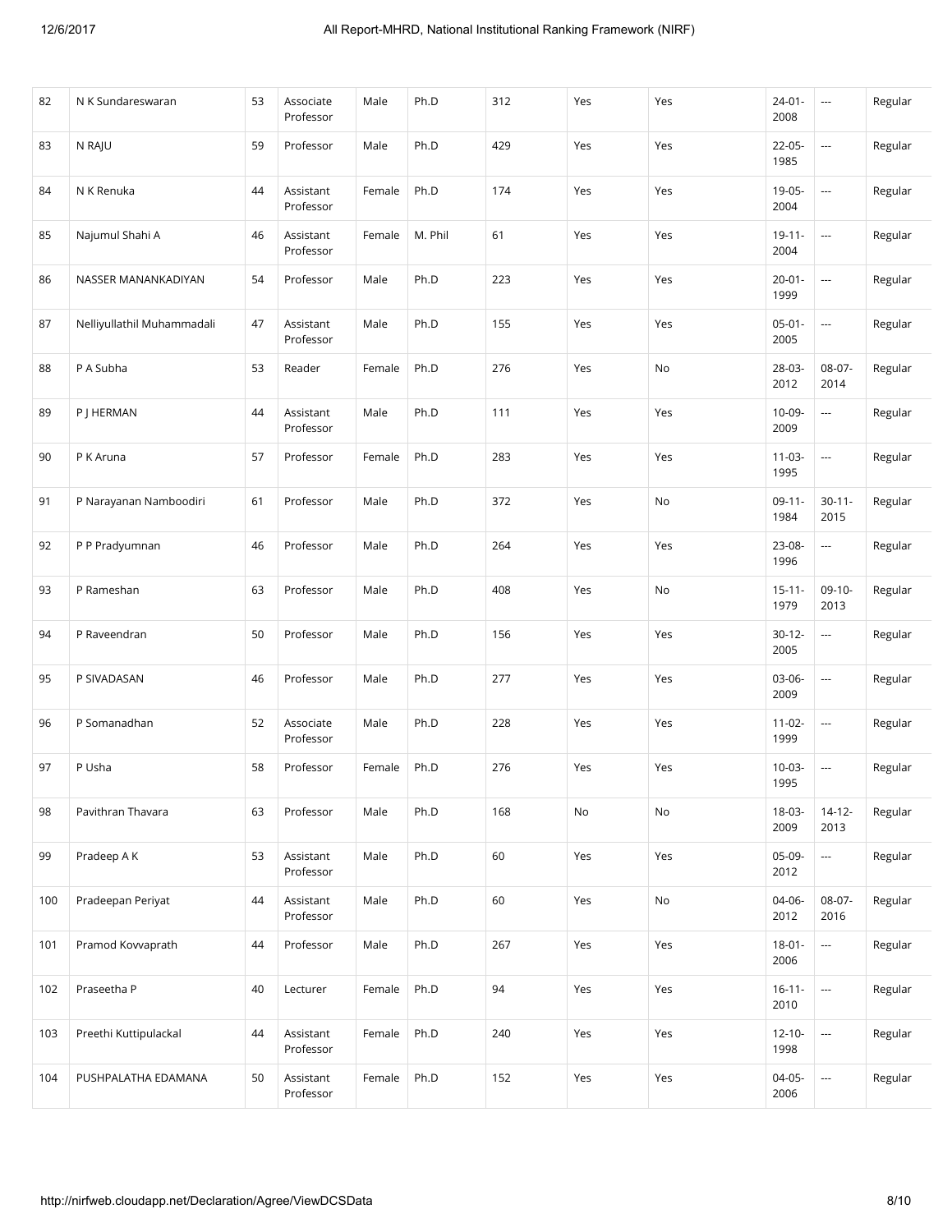| 105 | R Sethunath                               | 53 | Associate<br>Professor | Male   | Ph.D       | 303 | Yes | Yes | $12 - 01 -$<br>2006 | $\cdots$                 | Regular |
|-----|-------------------------------------------|----|------------------------|--------|------------|-----|-----|-----|---------------------|--------------------------|---------|
| 106 | R VINEETH                                 | 30 | Assistant<br>Professor | Male   | Ph.D       | 78  | Yes | Yes | 24-03-<br>2012      | $\scriptstyle\cdots$     | Regular |
| 107 | Radhakrishna G Pillai                     | 54 | Reader                 | Male   | Ph.D       | 276 | Yes | Yes | 09-03-<br>1995      | $\overline{\phantom{a}}$ | Regular |
| 108 | Radhakrishnan V V                         | 53 | Reader                 | Male   | Ph.D       | 120 | Yes | Yes | $01-03-$<br>2011    | $\cdots$                 | Regular |
| 109 | Rajani Ramachandran                       | 40 | Assistant<br>Professor | Female | Ph.D       | 96  | Yes | No  | $14 - 01 -$<br>2009 | 18-02-<br>2016           | Regular |
| 110 | Raji Pilakkat                             | 55 | Associate<br>Professor | Female | Ph.D       | 342 | Yes | Yes | 14-03-<br>1990      | ---                      | Regular |
| 111 | Ramachandran PT                           | 58 | Associate<br>Professor | Male   | Ph.D       | 407 | Yes | Yes | $12 - 07 -$<br>1985 | $\cdots$                 | Regular |
| 112 | RAMANI NERAVATH                           | 58 | Professor              | Female | Ph.D       | 390 | Yes | Yes | 22-05-<br>1986      | $\cdots$                 | Regular |
| 113 | Rameswaran B                              | 48 | Associate<br>Professor | Male   | Ph.D       | 68  | Yes | No  | $22 - 12 -$<br>2010 | 18-09-<br>2015           | Regular |
| 114 | Reenu George                              | 36 | Assistant<br>Professor | Female | M. Phil    | 108 | Yes | Yes | 18-09-<br>2009      | ---                      | Regular |
| 115 | Sabu M                                    | 58 | Professor              | Male   | Ph.D       | 324 | Yes | Yes | $16 - 12 -$<br>1998 | $\scriptstyle\cdots$     | Regular |
| 116 | Sakeer Hussain V P                        | 42 | Assistant<br>Professor | Male   | Ph.D       | 60  | Yes | Yes | $01 - 09 -$<br>2012 | $\scriptstyle\cdots$     | Regular |
| 117 | Santhosh Nampy                            | 51 | Professor              | Male   | Ph.D       | 324 | Yes | Yes | 24-09-<br>2012      | $\overline{\phantom{a}}$ | Regular |
| 118 | SEBASTIAN CHEMPAKASSERY<br><b>DEVASIA</b> | 43 | Assistant<br>Professor | Male   | <b>NET</b> | 219 | Yes | Yes | 05-04-<br>2006      | $\overline{\phantom{a}}$ | Regular |
| 119 | Shamina M                                 | 40 | Assistant<br>Professor | Female | Ph.D       | 60  | Yes | Yes | 24-03-<br>2012      | $\scriptstyle\cdots$     | Regular |
| 120 | shibu S Kottaram                          | 48 | Assistant<br>Professor | Male   | Ph.D       | 60  | Yes | Yes | $20 - 11 -$<br>2004 | ---                      | Regular |
| 121 | Shreeniwas Nagendra                       | 37 | Assistant<br>Professor | Male   | Ph.D       | 95  | Yes | Yes | $01 - 11 -$<br>2010 | $\overline{\phantom{a}}$ | Regular |
| 122 | Shyjan D                                  | 39 | Assistant<br>Professor | Male   | Ph.D       | 144 | Yes | Yes | $10-06-$<br>2009    |                          | Regular |
| 123 | Sindhu Swaminathan                        | 47 | Assistant<br>Professor | Female | Ph.D       | 261 | Yes | Yes | $02-09-$<br>2010    | $\scriptstyle\cdots$     | Regular |
| 124 | Sini P                                    | 37 | Assistant<br>Professor | Female | Ph.D       | 93  | No  | Yes | $10 - 12 -$<br>2010 | $\hspace{0.05cm} \ldots$ | Regular |
| 125 | Smitha V B                                | 39 | Assistant<br>Professor | Female | Ph.D       | 96  | Yes | Yes | $11 - 11 -$<br>2010 | $\overline{\phantom{a}}$ | Regular |
| 126 | Sreejith R                                | 39 | Assistant<br>Professor | Male   | M. Phil    | 60  | Yes | Yes | $31 - 08 -$<br>2010 | $\scriptstyle\cdots$     | Regular |
| 127 | Sudha Balakrishnan                        | 60 | Professor              | Female | Ph.D       | 360 | Yes | Yes | $31 - 01 -$<br>2006 | ---                      | Regular |